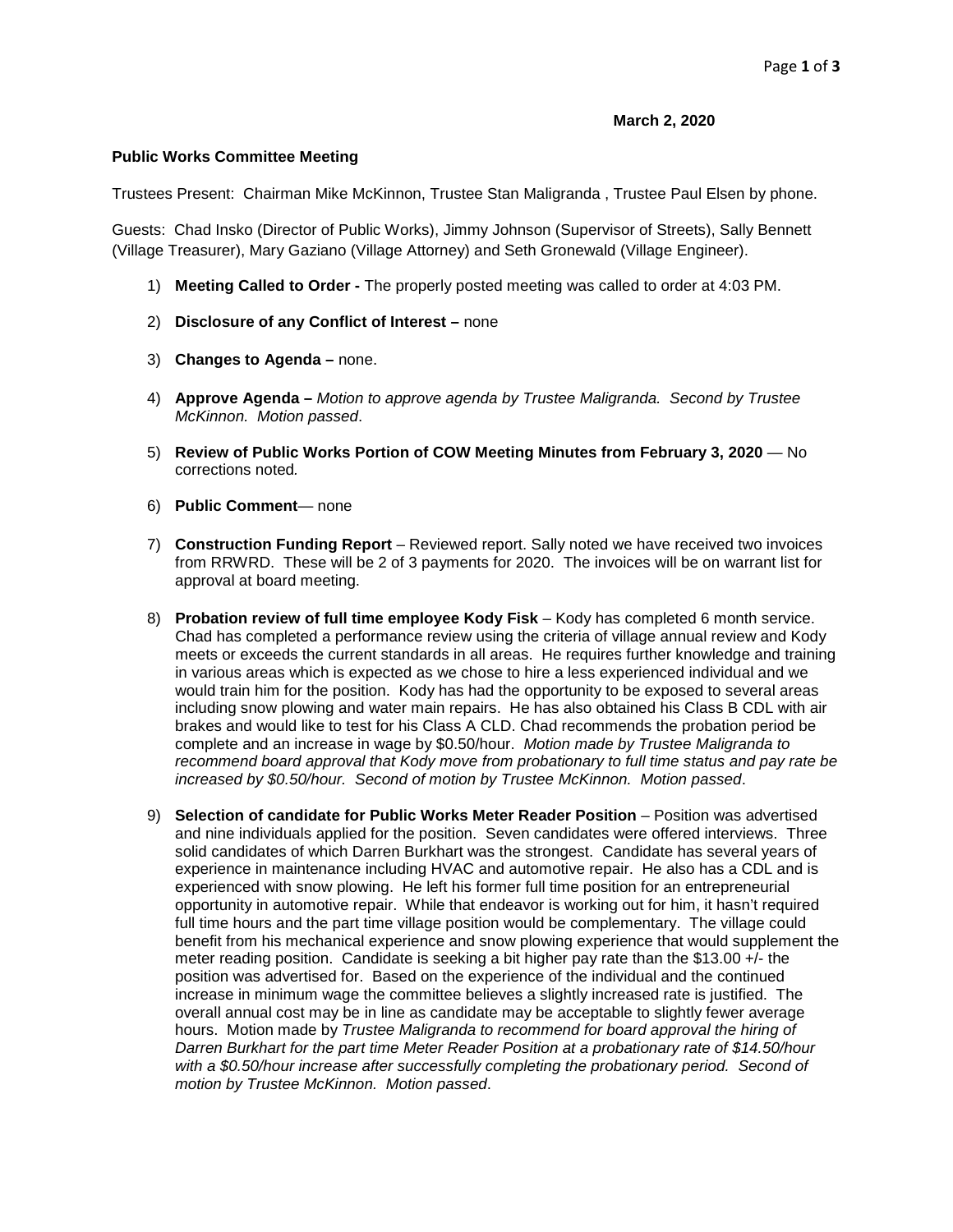- 10) **Water System Upgrade – SCADA system** Chad indicates project is under way. Currently researching hardware option.
- 11) **Water System Upgrade – Water Meters** Chad provided committee some history and options moving forward for technology. Radio reading was a  $10 - 15$  year life expectancy cycle. Village currently at the 20 year mark. Replacement rate of equipment is increasing rapidly and our current radio technology may no longer be supported. Available options are costly. Cellular reading and transmission to base tower are current technology. Approximately \$75,000 for base tower plus other costs is high. Cellular reading is approximately \$1.00/meter/month and would be approximately \$14,000/year to the village. Some offset could be gained in reduced labor expense for reading of meters and several other efficiency and customer service options with the cellular read. Village has 100 "toppers" (radio transmitters) in inventory that could be converted to cellular for approximately \$50.00/each. Public works will do some additional research with a final recommendation in near future.
- 12) **Street Project for 2020** Current scope of project is chip sealing a portion of Willingham subdivision roads and a portion of Benton street south of Soper, as well as wedge grind and overlay a portion of McDamyn Circle. Chip sealing will extend road life 5 – 10 years. Village was hoping for project to come in under \$75,000. Current construction estimate is \$85,000 with \$7,700 engineering (\$6,100 design and \$1,600 construction) with village employees doing the majority of the construction observation to hold costs down. Village has \$100,000 in budget for road upgrade and road maintenance so based on construction estimate this would cut deeply in the road maintenance budget. *Motion made by Trustee Maligranda to recommend board approval of engineering and letting of the project for a cost not to exceed \$6,100 from line item 01-42-532. Second of motion by Trustee McKinnon. Motion passed*.
- 13) **Ability to make left hand turn at south entrance of Sullivan's** Fehr Graham has done some preliminary review of this item in preparation of the proposed Elida Street Road upgrade project in 2022. Due to requirement of turn lanes and striping requirements this could be a very expensive project and requiring reconstruction of the entire intersection. Much more involved than simply removing the triangular island. This would also potentially require improvements on Sullivan private property and it would be inconsistent with DOT recommendations of distance between full access intersections. *Based on the depth and potential cost of project it is the consensus of the committee to not pursue this*.
- 14) **Highlands Development** Attorney has requested additional work and Fehr Graham is updating estimated costs for all work required on unplatted areas. Seth advised their work should be completed within a few weeks.
- 15) **RRWRD**  We need to resolve village financial responsibility for the uncompleted items in the IGA. We suggested having a dedicated meeting with key village representatives to identify the areas of concern and then request a meeting with RRWRD staff.
- 16) **Cross Roads Church** After discussion with village and Fehr Graham, Cross Roads considering applying for a special construction permit with an option to not have an operating permit issue until the looping is complete.
- 17) **Retention/detention pond issues** Chad advised that there is a fair amount of fill required for RRWRD to abate the lagoon for the sewer plant. There may be an opportunity to leverage this project with removal of silt from some of the larger retention areas (Resh Farms). This would take coordination with the contractor for RRWRD and property owners as this is private property and property owner responsibility. Chad will discuss with contractors and assess feasibility.
- 18) **Budget issues**  Chad advised the budget lines for part time seasonal employees in the street department and O & M departments disappeared during the budgeting process. With the budget